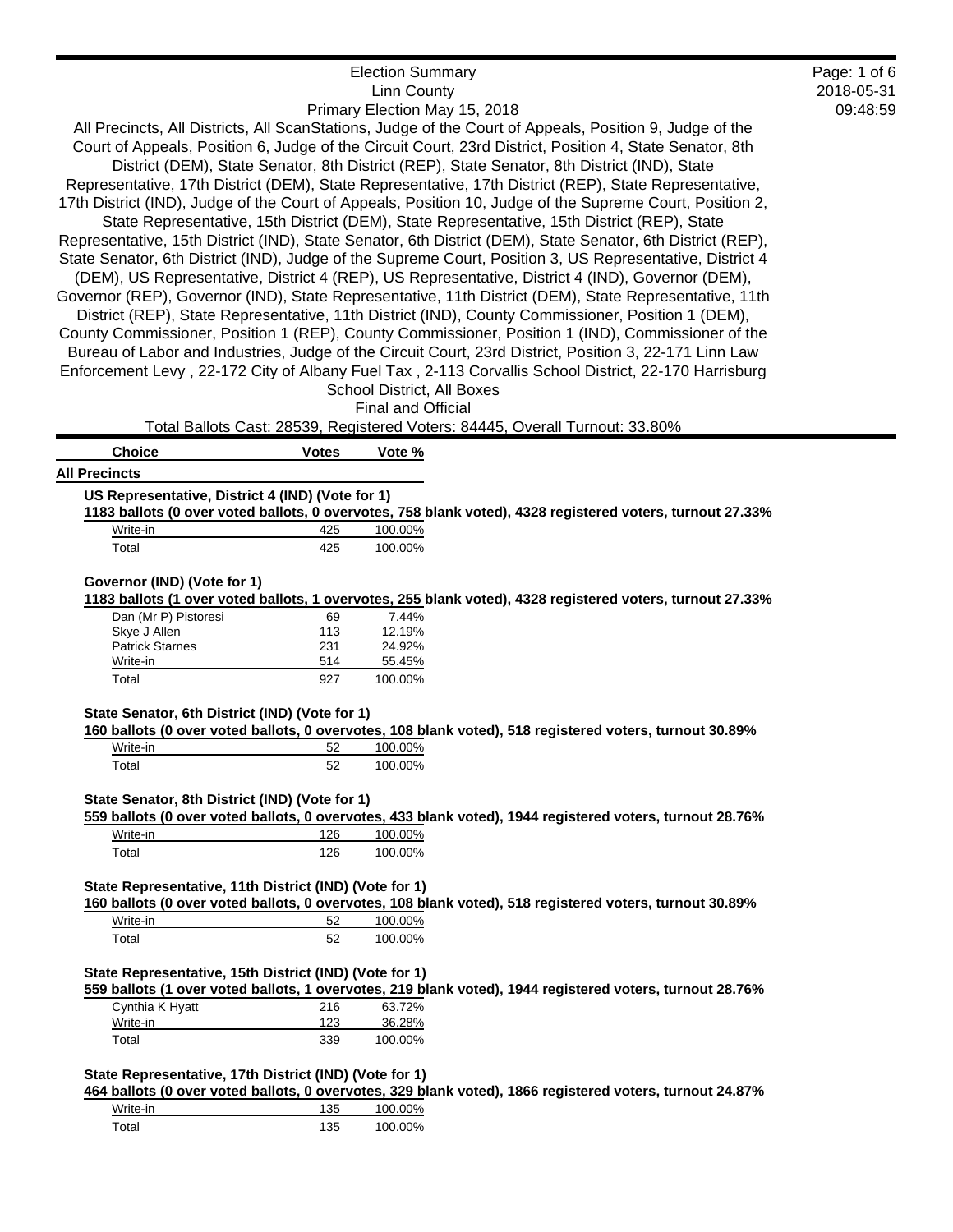| <b>Election Summary</b>                                                                                    | Page: 2 of 6 |
|------------------------------------------------------------------------------------------------------------|--------------|
| Linn County                                                                                                | 2018-05-31   |
| Primary Election May 15, 2018                                                                              | 09:48:59     |
| All Precincts, All Districts, All ScanStations, Judge of the Court of Appeals, Position 9, Judge of the    |              |
| Court of Appeals, Position 6, Judge of the Circuit Court, 23rd District, Position 4, State Senator, 8th    |              |
| District (DEM), State Senator, 8th District (REP), State Senator, 8th District (IND), State                |              |
| Representative, 17th District (DEM), State Representative, 17th District (REP), State Representative,      |              |
| 17th District (IND), Judge of the Court of Appeals, Position 10, Judge of the Supreme Court, Position 2,   |              |
| State Representative, 15th District (DEM), State Representative, 15th District (REP), State                |              |
| Representative, 15th District (IND), State Senator, 6th District (DEM), State Senator, 6th District (REP), |              |
| State Senator, 6th District (IND), Judge of the Supreme Court, Position 3, US Representative, District 4   |              |
| (DEM), US Representative, District 4 (REP), US Representative, District 4 (IND), Governor (DEM),           |              |
| Governor (REP), Governor (IND), State Representative, 11th District (DEM), State Representative, 11th      |              |
| District (REP), State Representative, 11th District (IND), County Commissioner, Position 1 (DEM),          |              |
| County Commissioner, Position 1 (REP), County Commissioner, Position 1 (IND), Commissioner of the          |              |
| Bureau of Labor and Industries, Judge of the Circuit Court, 23rd District, Position 3, 22-171 Linn Law     |              |
| Enforcement Levy, 22-172 City of Albany Fuel Tax, 2-113 Corvallis School District, 22-170 Harrisburg       |              |
| School District, All Boxes                                                                                 |              |
| <b>Final and Official</b>                                                                                  |              |
| Total Ballots Cast: 28539, Registered Voters: 84445, Overall Turnout: 33.80%                               |              |

| <b>Choice</b>                                                                                             | Votes | Vote %  |  |  |
|-----------------------------------------------------------------------------------------------------------|-------|---------|--|--|
| County Commissioner, Position 1 (IND) (Vote for 1)                                                        |       |         |  |  |
| 1183 ballots (1 over voted ballots, 1 overvotes, 450 blank voted), 4328 registered voters, turnout 27.33% |       |         |  |  |
| Gary Sullivan                                                                                             | 553   | 75.55%  |  |  |
| Write-in                                                                                                  | 179   | 24.45%  |  |  |
| Total                                                                                                     | 732   | 100.00% |  |  |
|                                                                                                           |       |         |  |  |

### **US Representative, District 4 (DEM) (Vote for 1)**

**9283 ballots (0 over voted ballots, 0 overvotes, 408 blank voted), 22112 registered voters, turnout 41.98%**

| Daniel R Arcangel | 1224 | 13.79%  |
|-------------------|------|---------|
| Peter A DeFazio   | 7519 | 84.72%  |
| Write-in          | 132  | 1.49%   |
| Total             | 8875 | 100.00% |

#### **Governor (DEM) (Vote for 1)**

**9283 ballots (2 over voted ballots, 2 overvotes, 561 blank voted), 22112 registered voters, turnout 41.98%**

| Ed Jones        | 1758 | 20.16%  |
|-----------------|------|---------|
| Kate Brown      | 5494 | 63.00%  |
| Candace Neville | 1089 | 12.49%  |
| Write-in        | 379  | 4.35%   |
| Total           | 8720 | 100.00% |

## **State Senator, 6th District (DEM) (Vote for 1)**

**1123 ballots (1 over voted ballots, 1 overvotes, 429 blank voted), 2385 registered voters, turnout 47.09%**

| Lee L Beyer | 675 | 97.40%  |
|-------------|-----|---------|
| Write-in    | 18  | 2.60%   |
| Total       | 693 | 100.00% |

# **State Senator, 8th District (DEM) (Vote for 1)**

**4809 ballots (0 over voted ballots, 0 overvotes, 1219 blank voted), 11180 registered voters, turnout 43.01%**

| Sara A Gelser | 3530 | 98.33%  |
|---------------|------|---------|
| Write-in      | 60   | 1.67%   |
| Total         | 3590 | 100.00% |

# **State Representative, 11th District (DEM) (Vote for 1)**

**1123 ballots (1 over voted ballots, 1 overvotes, 206 blank voted), 2385 registered voters, turnout 47.09%**

| Marty Wilde    | 471 | 51.42%  |
|----------------|-----|---------|
| Kimberly Koops | 429 | 46.83%  |
| Write-in       | 16  | 1.75%   |
| Total          | 916 | 100.00% |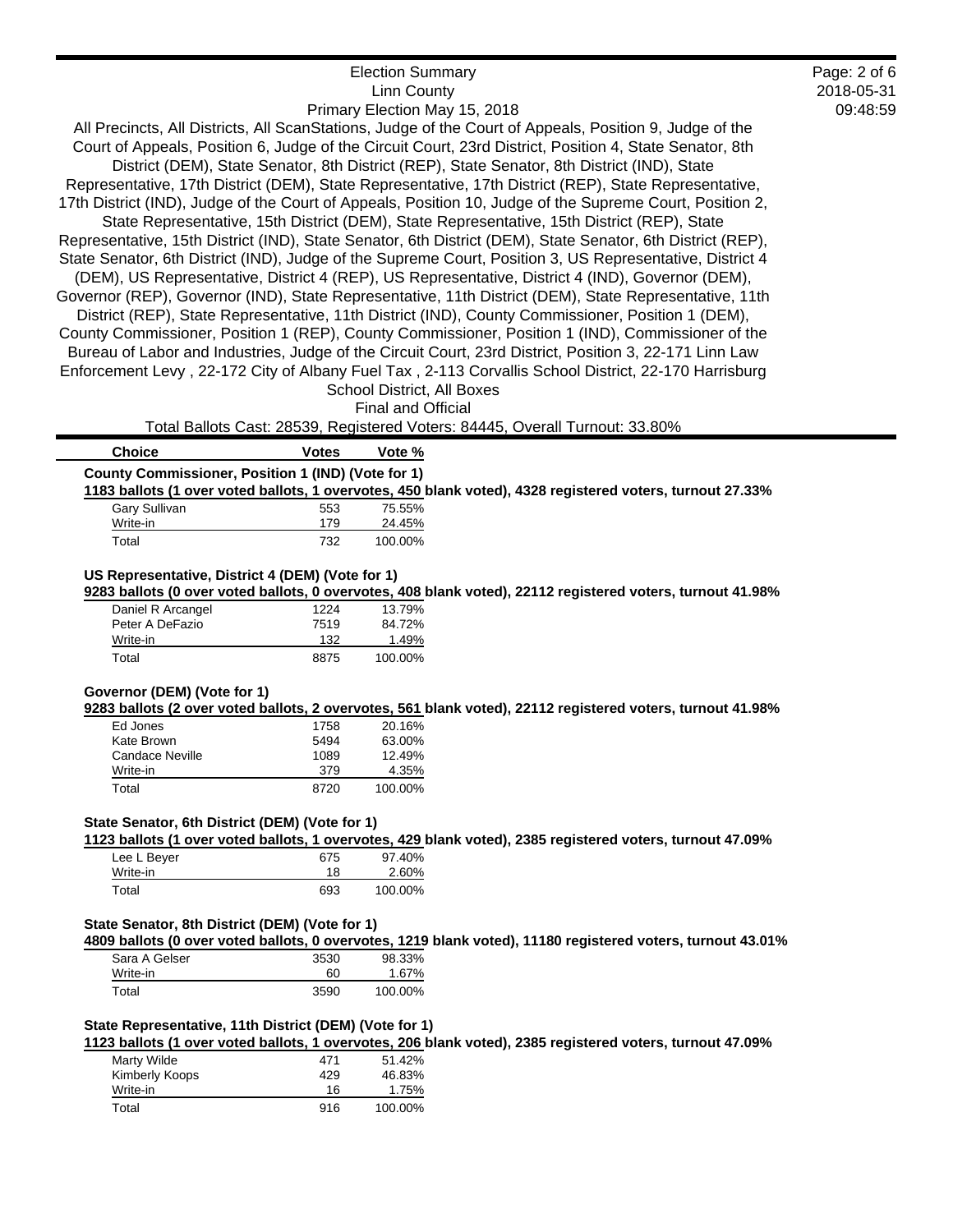|                                                        |              | <b>Election Summary</b><br><b>Linn County</b> |                                                                                                              | Page: 3 of 6<br>2018-05-31 |
|--------------------------------------------------------|--------------|-----------------------------------------------|--------------------------------------------------------------------------------------------------------------|----------------------------|
|                                                        |              |                                               | Primary Election May 15, 2018                                                                                | 09:48:59                   |
|                                                        |              |                                               | All Precincts, All Districts, All ScanStations, Judge of the Court of Appeals, Position 9, Judge of the      |                            |
|                                                        |              |                                               | Court of Appeals, Position 6, Judge of the Circuit Court, 23rd District, Position 4, State Senator, 8th      |                            |
|                                                        |              |                                               | District (DEM), State Senator, 8th District (REP), State Senator, 8th District (IND), State                  |                            |
|                                                        |              |                                               | Representative, 17th District (DEM), State Representative, 17th District (REP), State Representative,        |                            |
|                                                        |              |                                               | 17th District (IND), Judge of the Court of Appeals, Position 10, Judge of the Supreme Court, Position 2,     |                            |
|                                                        |              |                                               |                                                                                                              |                            |
|                                                        |              |                                               | State Representative, 15th District (DEM), State Representative, 15th District (REP), State                  |                            |
|                                                        |              |                                               | Representative, 15th District (IND), State Senator, 6th District (DEM), State Senator, 6th District (REP),   |                            |
|                                                        |              |                                               | State Senator, 6th District (IND), Judge of the Supreme Court, Position 3, US Representative, District 4     |                            |
|                                                        |              |                                               | (DEM), US Representative, District 4 (REP), US Representative, District 4 (IND), Governor (DEM),             |                            |
|                                                        |              |                                               | Governor (REP), Governor (IND), State Representative, 11th District (DEM), State Representative, 11th        |                            |
|                                                        |              |                                               | District (REP), State Representative, 11th District (IND), County Commissioner, Position 1 (DEM),            |                            |
|                                                        |              |                                               | County Commissioner, Position 1 (REP), County Commissioner, Position 1 (IND), Commissioner of the            |                            |
|                                                        |              |                                               | Bureau of Labor and Industries, Judge of the Circuit Court, 23rd District, Position 3, 22-171 Linn Law       |                            |
|                                                        |              |                                               | Enforcement Levy, 22-172 City of Albany Fuel Tax, 2-113 Corvallis School District, 22-170 Harrisburg         |                            |
|                                                        |              | School District, All Boxes                    |                                                                                                              |                            |
|                                                        |              | Final and Official                            |                                                                                                              |                            |
|                                                        |              |                                               | Total Ballots Cast: 28539, Registered Voters: 84445, Overall Turnout: 33.80%                                 |                            |
| <b>Choice</b>                                          | <b>Votes</b> | Vote %                                        |                                                                                                              |                            |
| State Representative, 15th District (DEM) (Vote for 1) |              |                                               |                                                                                                              |                            |
|                                                        |              |                                               | 4809 ballots (0 over voted ballots, 0 overvotes, 1634 blank voted), 11180 registered voters, turnout 43.01%  |                            |
| Jerred Taylor                                          | 3083         | 97.10%                                        |                                                                                                              |                            |
| Write-in<br>Total                                      | 92<br>3175   | 2.90%<br>100.00%                              |                                                                                                              |                            |
|                                                        |              |                                               |                                                                                                              |                            |
| State Representative, 17th District (DEM) (Vote for 1) |              |                                               |                                                                                                              |                            |
|                                                        |              |                                               | 3351 ballots (0 over voted ballots, 0 overvotes, 1296 blank voted), 8547 registered voters, turnout 39.21%   |                            |
| Renee Windsor-White                                    | 1971         | 95.91%                                        |                                                                                                              |                            |
| Write-in                                               | 84           | 4.09%                                         |                                                                                                              |                            |
| Total                                                  | 2055         | 100.00%                                       |                                                                                                              |                            |
| County Commissioner, Position 1 (DEM) (Vote for 1)     |              |                                               |                                                                                                              |                            |
|                                                        |              |                                               | 9283 ballots (2 over voted ballots, 2 overvotes, 1931 blank voted), 22112 registered voters, turnout 41.98%  |                            |
| Larry J Johnson                                        | 1828         | 24.87%                                        |                                                                                                              |                            |
| Stephanie Newton                                       | 5366         | 73.01%                                        |                                                                                                              |                            |
| Write-in                                               | 156          | 2.12%                                         |                                                                                                              |                            |
| Total                                                  | 7350         | 100.00%                                       |                                                                                                              |                            |
|                                                        |              |                                               |                                                                                                              |                            |
|                                                        |              |                                               |                                                                                                              |                            |
| US Representative, District 4 (REP) (Vote for 1)       |              |                                               |                                                                                                              |                            |
|                                                        |              |                                               | 13857 ballots (4 over voted ballots, 4 overvotes, 1671 blank voted), 28294 registered voters, turnout 48.98% |                            |
| Michael Polen                                          | 710          | 5.83%                                         |                                                                                                              |                            |
| Jo Rae Perkins<br>Court Boice                          | 3661<br>1499 | 30.05%<br>12.31%                              |                                                                                                              |                            |
| Stefan G Strek                                         | 367          | 3.01%                                         |                                                                                                              |                            |
| Arthur B Robinson                                      | 5867         | 48.16%                                        |                                                                                                              |                            |
| Write-in<br>Total                                      | 78<br>12182  | 0.64%<br>100.00%                              |                                                                                                              |                            |

#### **Governor (REP) (Vote for 1)**

**13857 ballots (4 over voted ballots, 4 overvotes, 611 blank voted), 28294 registered voters, turnout 48.98%**

| Knute Buehler       | 5018 | 37.89% |
|---------------------|------|--------|
| Keenan W Bohach     | 30   | 0.23%  |
| Greg C Wooldridge   | 2948 | 22.26% |
| Jon I Edwards III   | 37   | 0.28%  |
| David W Stauffer    | 65   | 0.49%  |
| Jeff Smith          | 213  | 1.61%  |
| Jack W Tacy         | 55   | 0.42%  |
| <b>Brett Hyland</b> | 31   | 0.23%  |
| <b>Bruce Cuff</b>   | 442  | 3.34%  |
| Sam Carpenter       | 4352 | 32.87% |
| Write-in            | 51   | 0.39%  |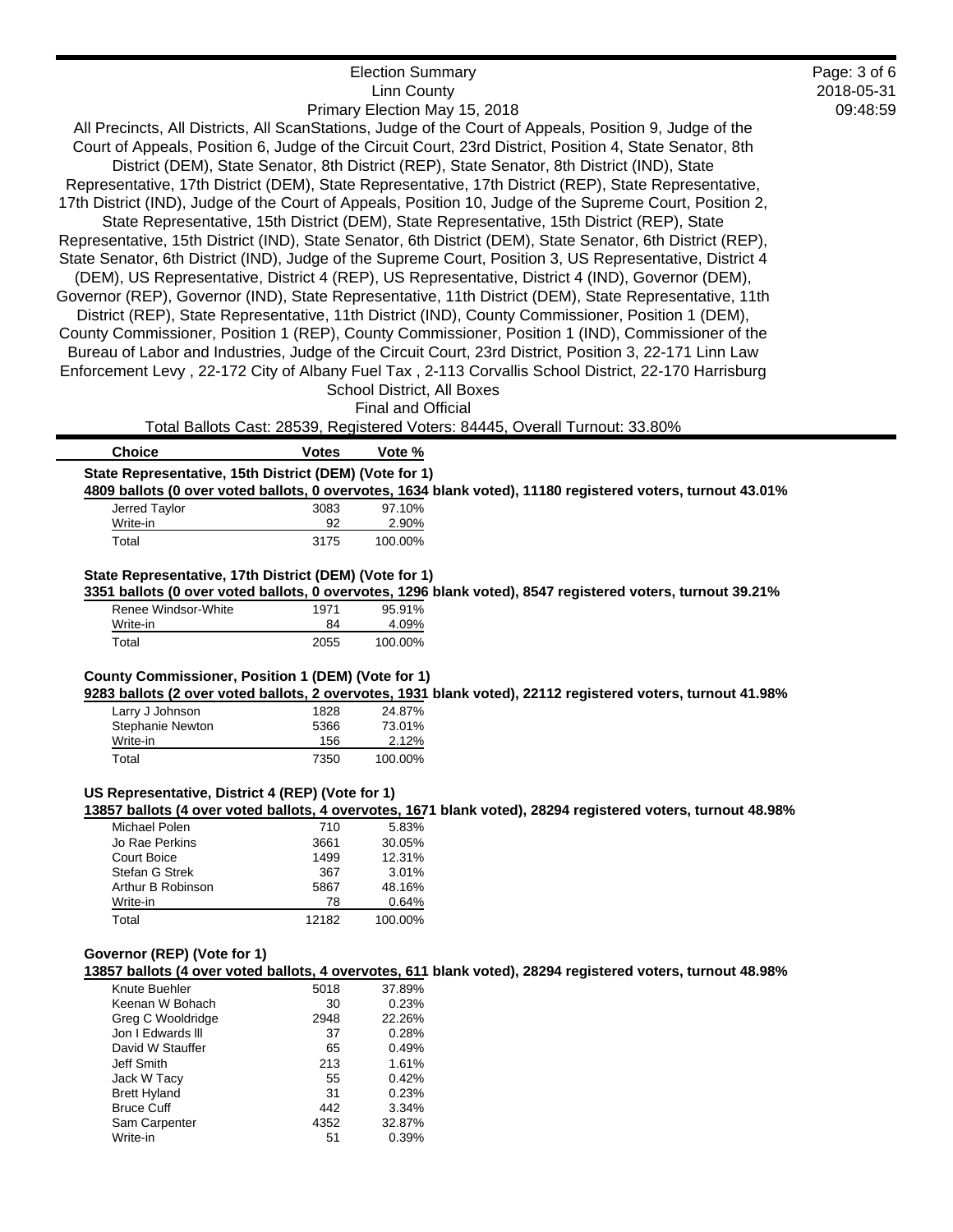| <b>Election Summary</b>                                                                                    | Page: $4$ of $6$ |
|------------------------------------------------------------------------------------------------------------|------------------|
| Linn County                                                                                                | 2018-05-31       |
| Primary Election May 15, 2018                                                                              | 09:48:59         |
| All Precincts, All Districts, All ScanStations, Judge of the Court of Appeals, Position 9, Judge of the    |                  |
| Court of Appeals, Position 6, Judge of the Circuit Court, 23rd District, Position 4, State Senator, 8th    |                  |
| District (DEM), State Senator, 8th District (REP), State Senator, 8th District (IND), State                |                  |
| Representative, 17th District (DEM), State Representative, 17th District (REP), State Representative,      |                  |
| 17th District (IND), Judge of the Court of Appeals, Position 10, Judge of the Supreme Court, Position 2,   |                  |
| State Representative, 15th District (DEM), State Representative, 15th District (REP), State                |                  |
| Representative, 15th District (IND), State Senator, 6th District (DEM), State Senator, 6th District (REP), |                  |
| State Senator, 6th District (IND), Judge of the Supreme Court, Position 3, US Representative, District 4   |                  |
| (DEM), US Representative, District 4 (REP), US Representative, District 4 (IND), Governor (DEM),           |                  |
| Governor (REP), Governor (IND), State Representative, 11th District (DEM), State Representative, 11th      |                  |
| District (REP), State Representative, 11th District (IND), County Commissioner, Position 1 (DEM),          |                  |
| County Commissioner, Position 1 (REP), County Commissioner, Position 1 (IND), Commissioner of the          |                  |
| Bureau of Labor and Industries, Judge of the Circuit Court, 23rd District, Position 3, 22-171 Linn Law     |                  |
| Enforcement Levy, 22-172 City of Albany Fuel Tax, 2-113 Corvallis School District, 22-170 Harrisburg       |                  |
| School District, All Boxes                                                                                 |                  |
| <b>Final and Official</b>                                                                                  |                  |
| Total Ballots Cast: 28539, Registered Voters: 84445, Overall Turnout: 33.80%                               |                  |

| <b>Choice</b> | <b>Votes</b> | Vote %  |
|---------------|--------------|---------|
| Total         | 13242        | 100.00% |

| State Senator, 6th District (REP) (Vote for 1) |  |  |
|------------------------------------------------|--|--|
|------------------------------------------------|--|--|

**2343 ballots (0 over voted ballots, 0 overvotes, 482 blank voted), 4513 registered voters, turnout 51.92%**

| <b>Robert Schwartz</b> | 855  | 45.94%  |
|------------------------|------|---------|
| <b>Christine Ruck</b>  | 1002 | 53.84%  |
| Write-in               |      | 0.21%   |
| Total                  | 1861 | 100.00% |

#### **State Senator, 8th District (REP) (Vote for 1)**

**5859 ballots (1 over voted ballots, 1 overvotes, 2632 blank voted), 11712 registered voters, turnout 50.03%**

| Erik S Parks | 3172 | 98.33%  |
|--------------|------|---------|
| Write-in     | 54   | 1.67%   |
| Total        | 3226 | 100.00% |

#### **State Representative, 11th District (REP) (Vote for 1)**

**2343 ballots (0 over voted ballots, 0 overvotes, 689 blank voted), 4513 registered voters, turnout 51.92%**

| Joshua M Powell | 533  | 32.22%  |
|-----------------|------|---------|
| Mark F Herbert  | 1106 | 66.87%  |
| Write-in        | 15   | 0.91%   |
| Total           | 1654 | 100.00% |

#### **State Representative, 15th District (REP) (Vote for 1)**

**5859 ballots (1 over voted ballots, 1 overvotes, 1492 blank voted), 11712 registered voters, turnout 50.03%**

| <b>Shelly Boshart Davis</b> | 4325 | 99.06%  |
|-----------------------------|------|---------|
| Write-in                    | 41   | 0.94%   |
| Total                       | 4366 | 100.00% |

#### **State Representative, 17th District (REP) (Vote for 1)**

**5655 ballots (0 over voted ballots, 0 overvotes, 1042 blank voted), 12069 registered voters, turnout 46.86%**

| Sherrie Sprenger | 4569 | 99.05%  |
|------------------|------|---------|
| Write-in         | 44   | 0.95%   |
| Total            | 4613 | 100.00% |

### **County Commissioner, Position 1 (REP) (Vote for 1)**

**13857 ballots (1 over voted ballots, 1 overvotes, 4304 blank voted), 28294 registered voters, turnout 48.98%**

| John K Lindsey | 9340 | 97.78%  |
|----------------|------|---------|
| Write-in       | 212  | 2.22%   |
| Total          | 9552 | 100.00% |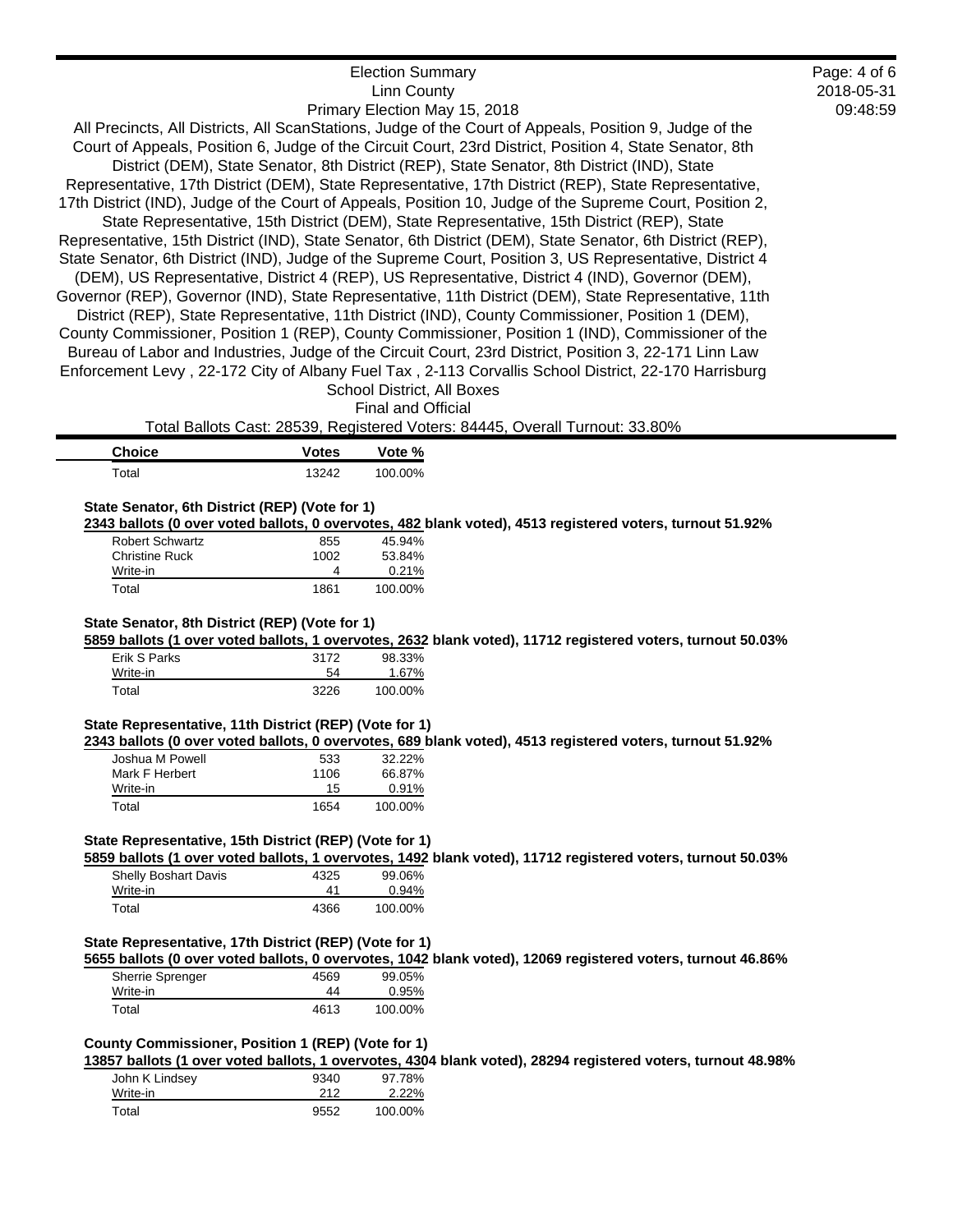| <b>Election Summary</b>                                                                                    | Page: 5 of 6 |
|------------------------------------------------------------------------------------------------------------|--------------|
| Linn County                                                                                                | 2018-05-31   |
| Primary Election May 15, 2018                                                                              | 09:48:59     |
| All Precincts, All Districts, All ScanStations, Judge of the Court of Appeals, Position 9, Judge of the    |              |
| Court of Appeals, Position 6, Judge of the Circuit Court, 23rd District, Position 4, State Senator, 8th    |              |
| District (DEM), State Senator, 8th District (REP), State Senator, 8th District (IND), State                |              |
| Representative, 17th District (DEM), State Representative, 17th District (REP), State Representative,      |              |
| 17th District (IND), Judge of the Court of Appeals, Position 10, Judge of the Supreme Court, Position 2,   |              |
| State Representative, 15th District (DEM), State Representative, 15th District (REP), State                |              |
| Representative, 15th District (IND), State Senator, 6th District (DEM), State Senator, 6th District (REP), |              |
| State Senator, 6th District (IND), Judge of the Supreme Court, Position 3, US Representative, District 4   |              |
| (DEM), US Representative, District 4 (REP), US Representative, District 4 (IND), Governor (DEM),           |              |
| Governor (REP), Governor (IND), State Representative, 11th District (DEM), State Representative, 11th      |              |
| District (REP), State Representative, 11th District (IND), County Commissioner, Position 1 (DEM),          |              |
| County Commissioner, Position 1 (REP), County Commissioner, Position 1 (IND), Commissioner of the          |              |
| Bureau of Labor and Industries, Judge of the Circuit Court, 23rd District, Position 3, 22-171 Linn Law     |              |
| Enforcement Levy, 22-172 City of Albany Fuel Tax, 2-113 Corvallis School District, 22-170 Harrisburg       |              |
| School District, All Boxes                                                                                 |              |

Final and Official

Total Ballots Cast: 28539, Registered Voters: 84445, Overall Turnout: 33.80%

| Choice                                                                                                         | Votes | Vote % |  |  |
|----------------------------------------------------------------------------------------------------------------|-------|--------|--|--|
| Commissioner of the Bureau of Labor and Industries (Vote for 1)                                                |       |        |  |  |
| 28539 ballots (12 over voted ballots, 12 overvotes, 6557 blank voted), 84445 registered voters, turnout 33.80% |       |        |  |  |
| nu Ogden                                                                                                       | 9890  | 45 በ2% |  |  |

| Lou Ogden   | 9890  | 45.02%  |
|-------------|-------|---------|
| Val Hoyle   | 8163  | 37.16%  |
| Jack Howard | 3775  | 17.18%  |
| Write-in    | 142   | 0.65%   |
| Total       | 21970 | 100.00% |

#### **Judge of the Supreme Court, Position 2 (Vote for 1)**

**28539 ballots (4 over voted ballots, 4 overvotes, 11964 blank voted), 84445 registered voters, turnout 33.80%**

| Rebecca Duncan | 16312 | 98.44%  |
|----------------|-------|---------|
| Write-in       | 259   | 1.56%   |
| Total          | 16571 | 100.00% |

#### **Judge of the Supreme Court, Position 3 (Vote for 1)**

**28539 ballots (13 over voted ballots, 13 overvotes, 7691 blank voted), 84445 registered voters, turnout 33.80%**

| Van Pounds     | 7429  | 35.66%  |
|----------------|-------|---------|
| Meagan A Flynn | 13286 | 63.77%  |
| Write-in       | 120   | 0.58%   |
| Total          | 20835 | 100.00% |

## **Judge of the Court of Appeals, Position 6 (Vote for 1)**

**28539 ballots (3 over voted ballots, 3 overvotes, 11002 blank voted), 84445 registered voters, turnout 33.80%**

| James (Jim) C Egan | 17290 | 98.61%  |
|--------------------|-------|---------|
| Write-in           | 244   | 1.39%   |
| Total              | 17534 | 100.00% |

# **Judge of the Court of Appeals, Position 9 (Vote for 1)**

**28539 ballots (3 over voted ballots, 3 overvotes, 13053 blank voted), 84445 registered voters, turnout 33.80%**

| Erika Hadlock | 15234 | 98.39%  |
|---------------|-------|---------|
| Write-in      | 249   | 1.61%   |
| Total         | 15483 | 100.00% |

# **Judge of the Court of Appeals, Position 10 (Vote for 1)**

**28539 ballots (7 over voted ballots, 7 overvotes, 8060 blank voted), 84445 registered voters, turnout 33.80%**

| Rex Armstrong | 12457 | 60.85%  |
|---------------|-------|---------|
| Kyle L Krohn  | 7887  | 38.53%  |
| Write-in      | 128   | 0.63%   |
| Total         | 20472 | 100.00% |